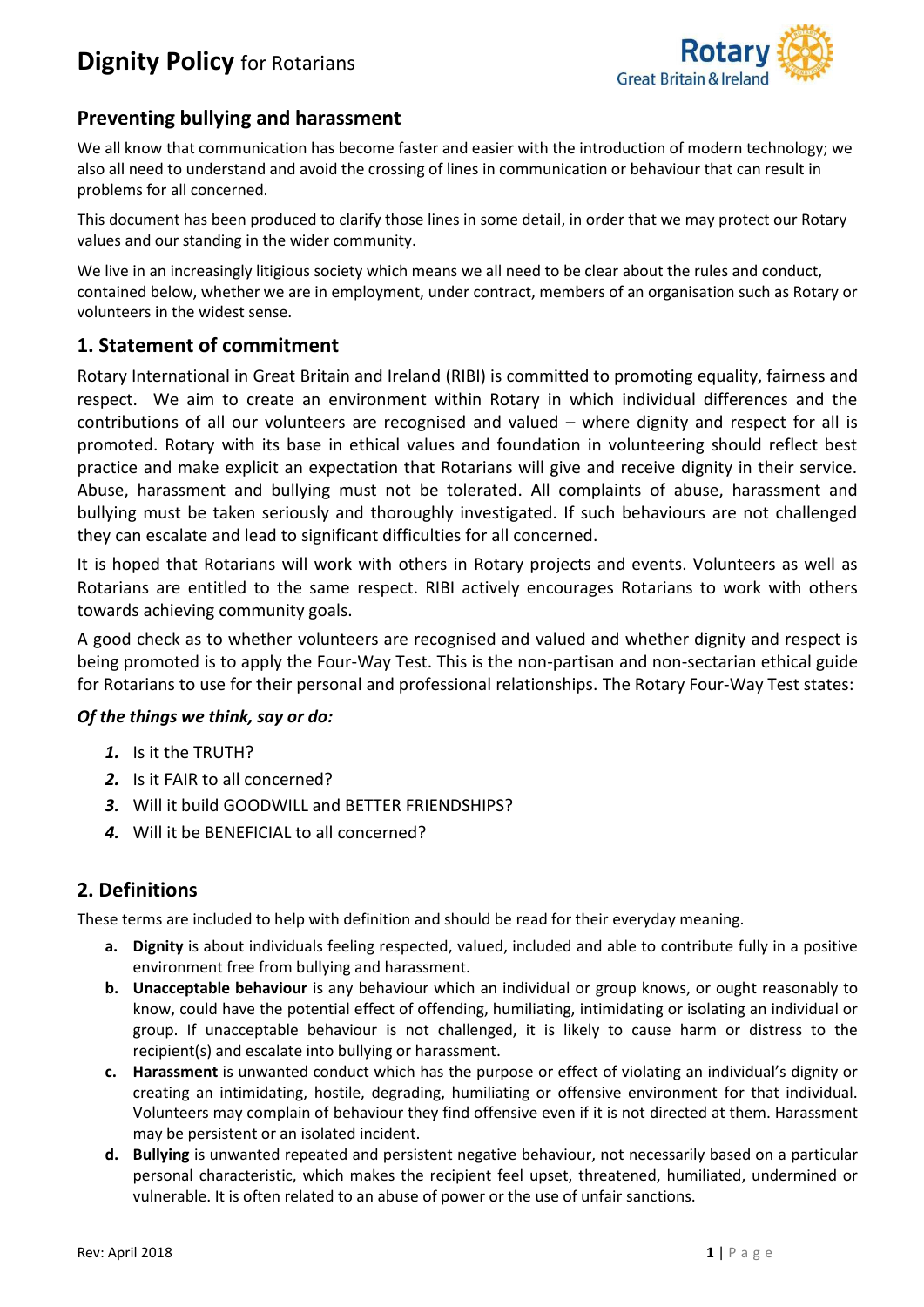

**e. Victimisation** is treating someone less favourably or harassing them because they have, in good faith, made a complaint or assisted someone else in making a complaint of harassment.

### **3. Places where bullying and harassment could occur**

Bullying and harassment doesn't simply occur on a face-to-face basis at meeting or events. It also occurs in a variety of venues and mediums in cyberspace, where people 'gather'.

With the more recent changes in technology, people have been drawn to social networking sites, like Facebook and Twitter, and video sharing sites, such as YouTube. As a result, there has been an increase in reports of cyberbullying on social networking sites and video sharing sites. In addition, instant messaging and texting are also places that appear to be common ways in which people are harassing others.

The online world of cyberspace is highly conversational by nature its aim to engage and inform. Individuals can be too quick to comment, share and retweet material, including jokes and other material that could be considered by others to be offensive and even defamatory.

### **4. Behaviour in context**

All complaints of bullying or harassment should be dealt with under the appropriate and agreed Rotary Dispute Management procedures, regardless of whether or not the complaint accords with a standard definition. However, it is important to distinguish between bullying and behaviour that is reasonable in a particular context. For example there may be occasions where shortcomings in performance are being addressed, and more incisive or directive behaviour is interpreted as bullying simply because the recipient is unused to being challenged or asked to account for their actions.

Directive or assertive behaviour should always be carried out in a fair, reasonable and respectful manner. Under those circumstances, the matter should be dealt with informally but is unlikely to fall within the scope of this dignity policy.

## **5. Responsibilities**

Presidents, leaders and other Rotarians responsible for individuals involved must understand the policy and accept responsibility for implementing it. It is their responsibility to:

- **a.** ensure that volunteers for whom they are responsible understand the policy and the principles behind it;
- **b.** create an environment in which dignity in volunteering is actively promoted;
- **c.** ensure compliance e.g**.** removal of offensive material or challenging unacceptable behaviour even if there is no complaint;
- **d.** use the agreed Rotary Dispute Management procedures to deal with any formal complaint by volunteers of harassment or bullying brought to their attention;
- **e.** ensure that complaints are resolved as swiftly and confidentially as possible with the least disruption and the complainant and respondent have access to support before, during and after complaints are investigated;
- **f.** ensure that by their own positive behaviour they lead by example and they are sensitive to how others might perceive their behaviour;
- **g.** if possible, resolve the problem informally;
- **h.** ensure that a mechanism for monitoring and reporting the number of cases raised under the policy and the final outcomes is set up. It is recommended that reports be produced on an annual basis.

Everyone has the ability to help create and maintain a positive and inclusive environment free from bullying and harassment. Everyone at all levels of Rotary, can help to do this by:

**a.** being aware of how their own behaviour may affect others and changing it, if necessary;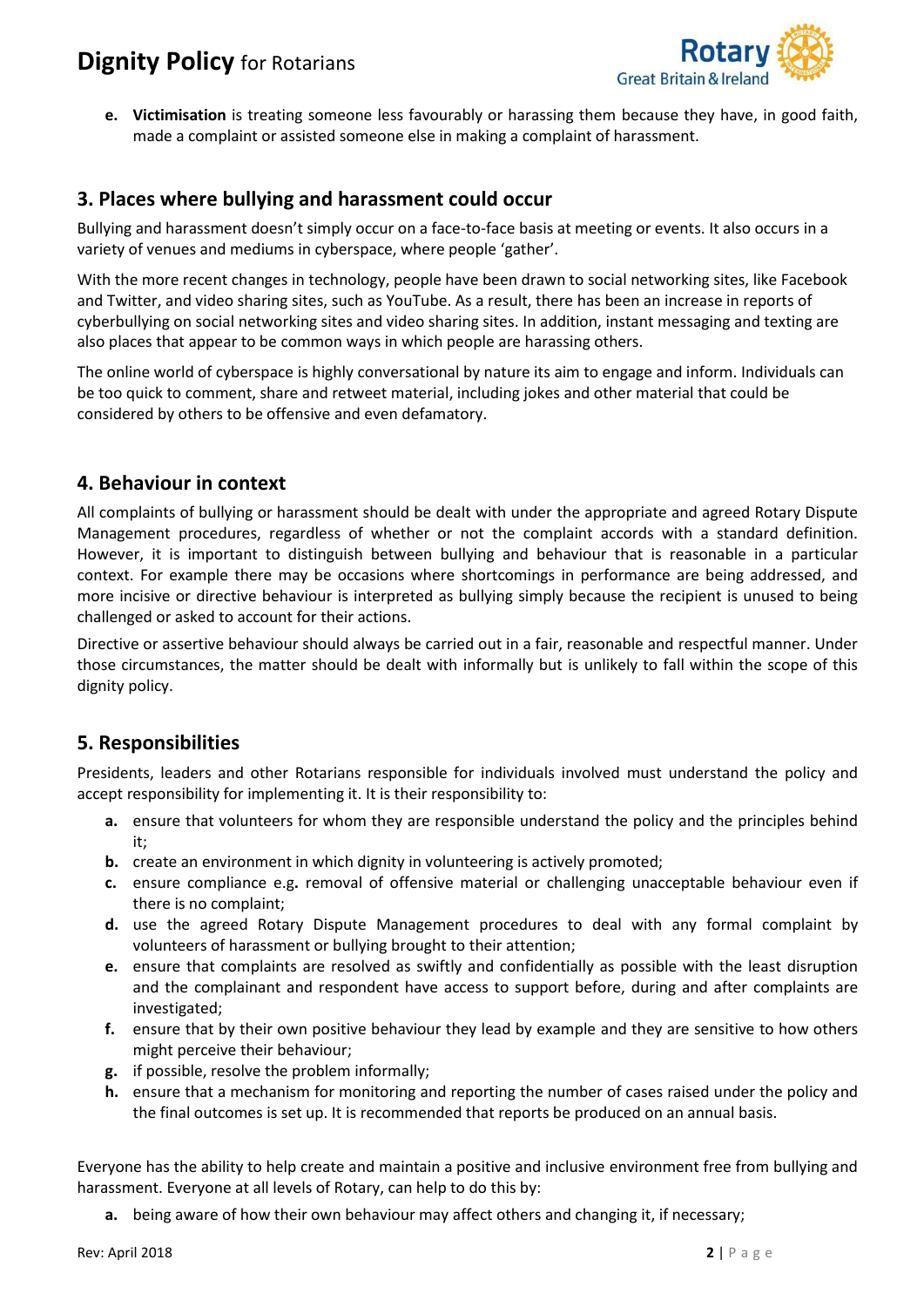

- **b.** valuing and promoting equality and diversity (see the equality and diversity policy);
- **c.** welcoming and valuing others' opinions;
- **d.** supporting colleagues in achieving their tasks;
- **e.** treating others fairly, equally and with dignity and respect;
- **f.** remaining calm under pressure;
- **g.** encouraging the same level of behaviour in colleagues and making it clear to others when we find their behaviour unacceptable;
- **h.** challenging or reporting bullying or harassment, whenever it is reasonable to do so, and supporting recipients;
- **i.** if a complaint is made, not prejudging or victimising the complainant or the person the complaint is against;
- **j.** cooperating with investigations into complaints made, maintaining confidentiality.

### **6. Methods of resolution**

### **a. Support**

Both the complainant and the person the complaint is about should have access to support throughout the process of resolving the complaint (both in the informal and formal stages). Referencing the Rotary Dispute Management procedures, support could be available from:

- **(i.)** the person with overall responsibility
- **(ii.)** self-organised network groups
- **(iii.)** another Rotarian
- **(iv.)** Rotary District and/or R.I.B.I.

### **b. Informal resolution**

The dignity policy aims to resolve complaints as quickly, effectively and fairly as possible and maintain a positive environment. With this in mind, as far as possible, issues will be resolved informally. This allows for issues to be dealt with quickly and helps minimise damage to working relationships. An informal discussion will often help an individual to understand the effects of their behaviour and agree to change it. It is important that once a problem has been raised, the volunteer takes part in discussions with a view to addressing and resolving the problem. Such discussions will need to be carried out face to face or on the phone with Rotarians and leaders.

If a Rotarian feels they have been bullied, harassed or are unhappy with someone's behaviour towards them, or have witnessed this happening to someone else, the Rotarian could:

- approach the individual to explain the impact of their behaviour and ask for it to stop. This could be done face to face, by phone or in writing and the Rotarian could enlist the help of someone else such as another Rotarian.
- raise the matter with their Club President or leader who may facilitate an informal discussion to resolve the issue, if this is deemed appropriate.
- where the President or leader is involved in the complaint, the volunteer should speak to the another appropriate leader. Both parties may wish to keep a record of what has taken place, and the President or Club leader (if involved) should keep a record of dates, details of the matter and the action taken.

### **c. Formal resolution**

If the matter remains unresolved the Rotarian should raise a written complaint under the formal stage of the Rotary Dispute Management procedures.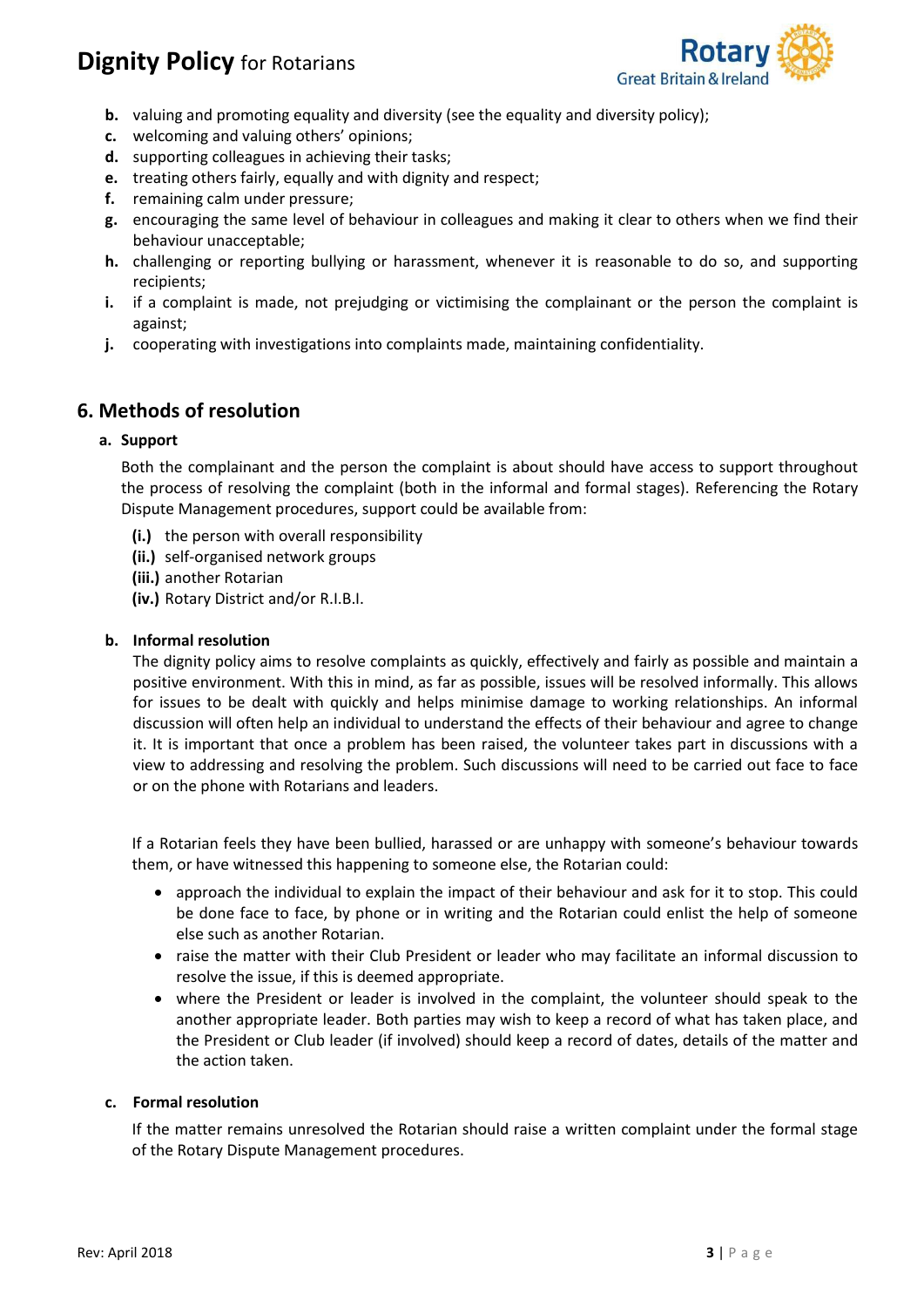

# **7. Confidentiality**

It is the policy that these matters are to be treated strictly confidentially and certainly not circulated by e mail in order to contain matters where possible, reduce misunderstandings and potential further and wider conflict. However if an issue is reported, action may be taken without the consent of the person who feels he or she has been a target, without revealing their identity, in order to ensure compliance with this dignity policy principles throughout the environment. Dignity issues are more likely to be resolved where complainants are willing to identify themselves, and this policy will encourage Rotarians to do so, with appropriate support.

## **8. Why Rotary Needs to Address this Issue**

Harassment and bullying can have very serious consequences for individuals and Rotary. Harassment or bullying may make people unhappy, cause them stress and affect their health, family and social relationships, affect their volunteer performance and could cause them to leave Rotary. Effects on Rotary can include loss of morale, poor attendance increased turnover of member's, possible legal claims and damage to Rotary's reputation. Rotary must be clear it will not tolerate bullying and harassment of any kind. All allegations of bullying and harassment will be investigated and if appropriate, action will be taken.

## **9. Making this policy work**

Rotary will provide training to help understand rights and responsibilities under this policy and what Rotarians can do to help create an environment free of bullying and harassment. Rotary will provide training to leaders to enable them to deal more effectively with complaints of bullying and harassment.

Rotary will review the outcomes of cases where complaints of bullying and harassment have been made to check that the proper and appropriate procedures have been followed and to identify any points that can be learned from those cases and implement any necessary changes.

Rotary will also periodically monitor how successful it is being in creating an environment free of bullying and harassment by other means which may include confidential surveys.

Rotary will also not tolerate victimisation of a person for making allegations of bullying or harassment in good faith or supporting someone to make such a complaint.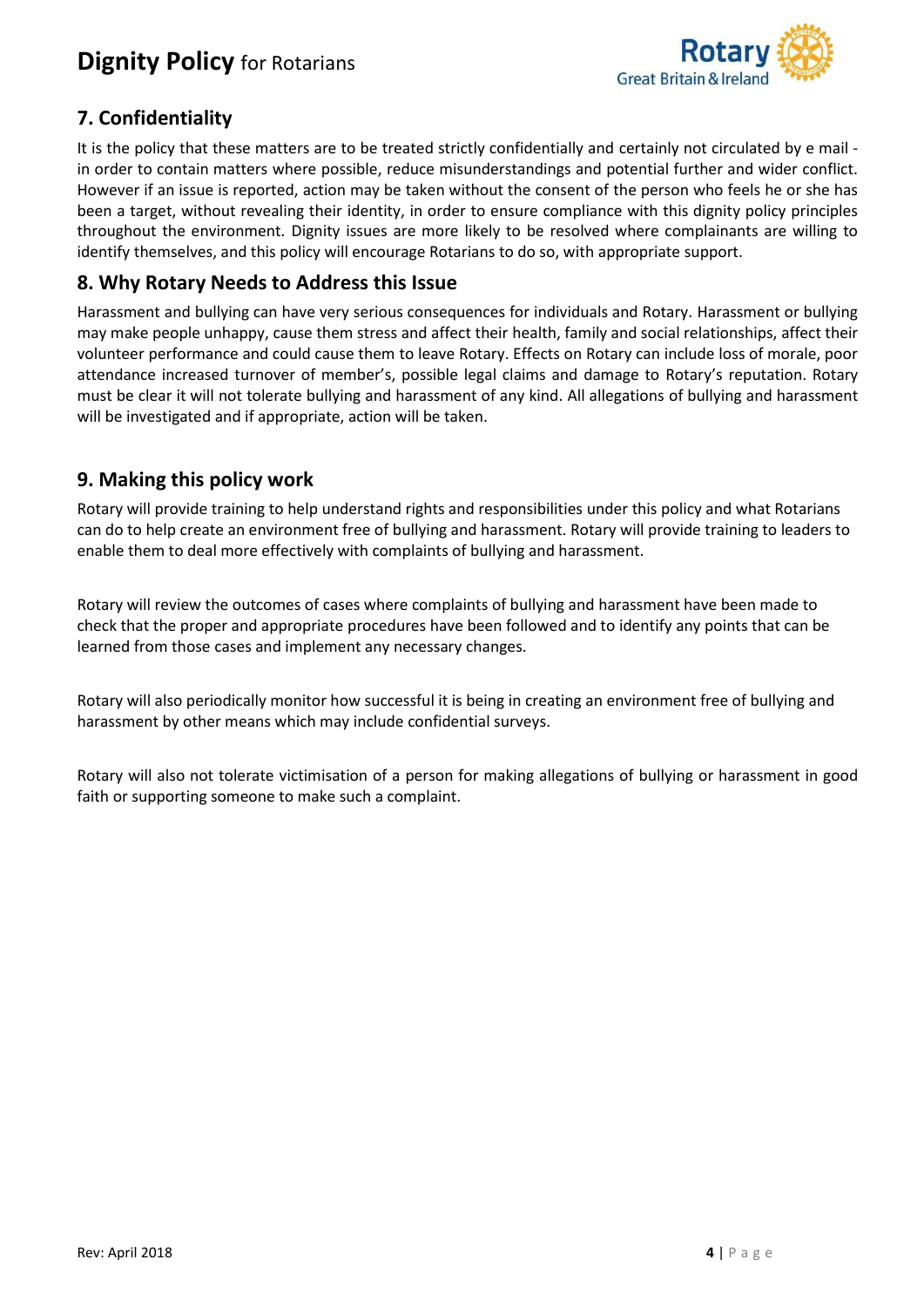

### **Appendix 1**

Although it is easy to categorise behaviour that arises through bad faith, it is considerably less easy to recognise that hurt or offence can be occasioned to others through carelessness or inattention towards them even with seemingly good intentions. The following examples of unacceptable behaviour, although not exhaustive, are designed not to frighten but to inform.

### **Harassment**

### *Gender*

- The display of pin-ups and other sexually explicit material
- Sexist or rude jokes, innuendo, cartoons, pictures or emails
- Making assumptions or judgments about a colleague based on gender
- Lewd gestures or remarks
- Leering or suggestive looks
- Requests for dates or sexual favours when it is clear they are unwelcome
- Touching, groping or invasion of personal space
- Indecent exposure or sexual assault

### *Gender reassignment*

- Transphobic jokes, cartoons, pictures or emails
- Deliberately continuing to refer to a person who is undergoing or has undergone gender reassignment by their previous name or birth gender
- Disclosing to a colleague or third party that someone is transgender against their wishes
- Making transphobic insults, remarks or threats

#### *Race*

- Racist jokes, cartoons or pictures
- Ridiculing someone's accent, colour, nationality for example.
- Racist name-calling or graffiti
- Making assumptions or judgments about a colleague based on race, nationality or ethnicity
- Making racist insults or threats
- Inciting others to racially harass someone
- Racially motivated assault

### *Disability*

- The intentional use of offensive or outdated words and / or the continued use of such words after being informed that they are offensive or outdated
- Jokes, cartoons or pictures that ridicule disabled people
- Making fun of someone's disability
- Deliberately making things difficult for a disabled person
- Making assumptions about a colleague based on their disability
- Patronising or ignoring a disabled person

### *Sexual orientation*

- Homophobic comments, jokes, cartoons or pictures
- Refusing tovolunteer with someone or share facilities on the grounds of their actual or perceived sexual orientation
- Making assumptions based on a person's sexual orientation
- Gossip or speculation about someone's sexual orientation
- Asking intrusive questions about someone's personal or sex life
- Outing an individual as lesbian, gay or bisexual without their permission
- Making homophobic insults and threats
- Using religious belief to justify anti-gay bullying and harassment

### *Religion or belief*

• Inappropriate comments, jokes, cartoons or pictures about particular religions or beliefs.